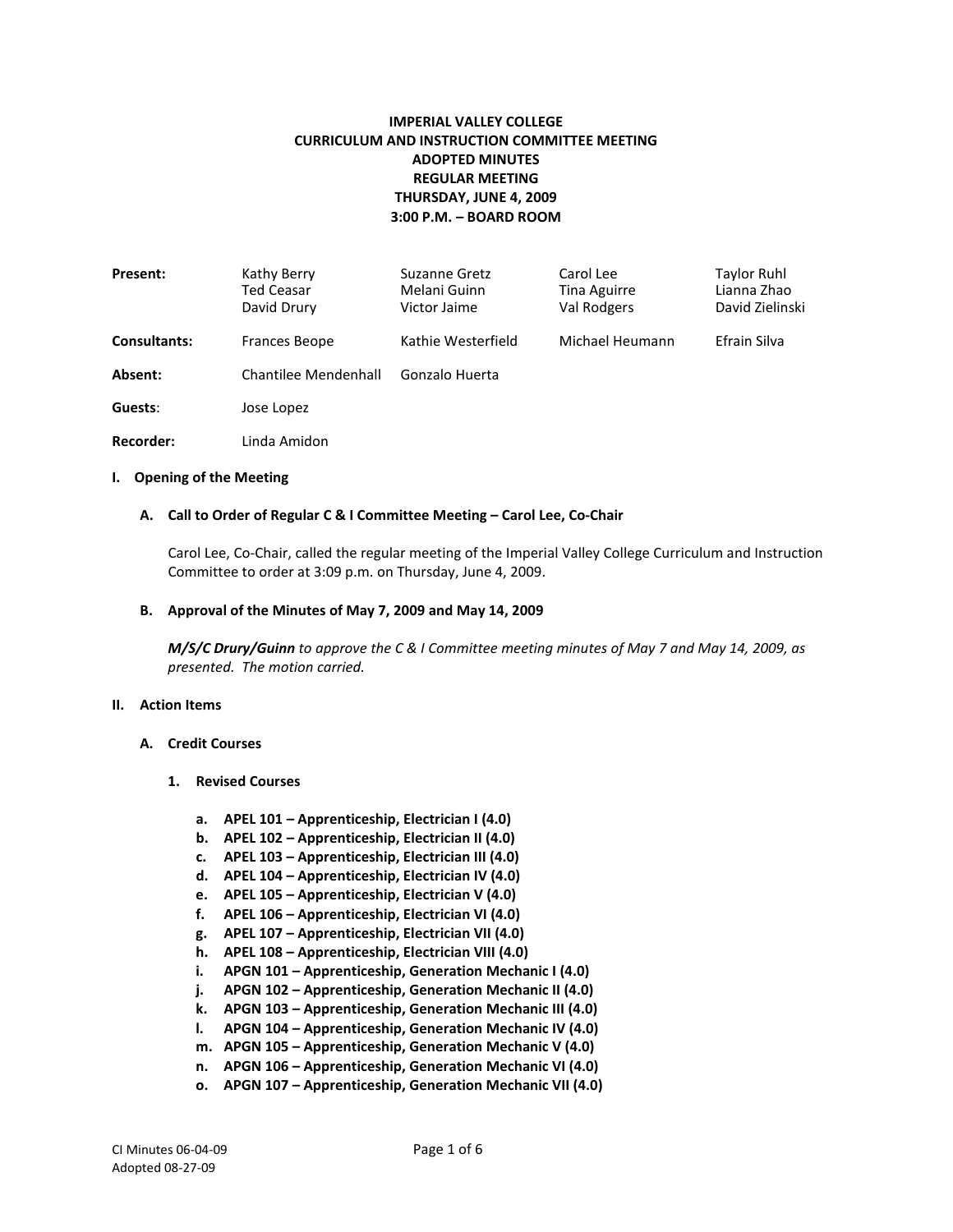```
p. APGN 108 – Apprenticeship, Generation Mechanic VIII (4.0)
q. APLN 101 – Apprenticeship, Power Lineman I (4.0)
r. APLN 102 – Apprenticeship, Power Lineman II (4.0)
s. APLN 103 – Apprenticeship, Power Lineman III (4.0)
t. APLN 104 – Apprenticeship, Power Lineman IV (4.0)
u. APLN 105 – Apprenticeship, Power Lineman V (4.0)
v. APLN 106 – Apprenticeship, Power Lineman VI (4.0)
w. APLN 107 – Apprenticeship, Power Lineman VII (4.0)
x. APLN 108 – Apprenticeship, Power Lineman VIII (4.0)
y. APMT 101 – Apprenticeship, Meter Technician I (4.0)
z. APMT 102 – Apprenticeship, Meter Technician II (4.0)
aa. APMT 103 – Apprenticeship, Meter Technician III (4.0)
bb. APMT 104 – Apprenticeship, Meter Technician IV (4.0)
cc. APMT 105 – Apprenticeship, Meter Technician V (4.0)
dd. APMT 106 – Apprenticeship, Meter Technician VI (4.0)
ee. APMT 107 – Apprenticeship, Meter Technician VII (4.0)
ff. APMT 108 – Apprenticeship, Meter Technician VIII (4.0)
gg. APRL 101 – Apprenticeship, Relays Technician I (4.0)
hh. APRL 102 – Apprenticeship, Relays Technician II (4.0)
ii. APRL 103 – Apprenticeship, Relays Technician III (4.0)
jj. APRL 104 – Apprenticeship, Relays Technician IV (4.0)
kk. APRL 105 – Apprenticeship, Relays Technician V (4.0)
ll. APRL 106 – Apprenticeship, Relays Technician VI (4.0)
mm.APRL 107 – Apprenticeship, Relays Technician VII (4.0)
nn. APRL 108 – Apprenticeship, Relays TechnicianVIII (4.0)
oo. APSB 101 – Apprenticeship, Substation-Electrician I (4.0)
pp. APSB 102 – Apprenticeship, Substation-Electrician II (4.0)
qq. APSB 103 – Apprenticeship, Substation-Electrician III (4.0)
rr. APSB 104 – Apprenticeship, Substation-Electrician IV (4.0)
ss. APSB 105 – Apprenticeship, Substation-Electrician V (4.0)
tt. APSB 106 – Apprenticeship, Substation-Electrician VI (4.0)
uu. APSB 107 – Apprenticeship, Substation-Electrician VII (4.0)
vv. APSB 108 – Apprenticeship, Substation-Electrician VIII (4.0)
ww.APSC 101 – Apprenticeship, SCADA/Telecommunications I (4.0)
xx. APSC 102 – Apprenticeship, SCADA/Telecommunications II (4.0)
yy. APSC 103 – Apprenticeship, SCADA/Telecommunications III (4.0)
zz. APSC 104 – Apprenticeship, SCADA/Telecommunications IV (4.0)
aaa. APSC 105 – Apprenticeship, SCADA/Telecommunications V (4.0)
bbb. APSC 106 – Apprenticeship, SCADA/Telecommunications VI (4.0)
ccc. APSC 107 – Apprenticeship, SCADA/Telecommunications VII (4.0)
ddd. APSC 108 – Apprenticeship, SCADA/Telecommunications VIII (4.0)
```
*M/S/C Aguirre/Rodgers to approve the revision of the credit and transferability status from credit, non-degree applicable ("Nontransferable, non-degree-applicable") to credit, degreeapplicable ("Nontransferable, AA/AS degree only"), for APEL 101 – 108, APGN 101 – 108, APLN 101 – 108, APMT 101 – 108, APRL 101 – 108, APSB 101 – 108, APSC 101 – 108 (items a – ddd), effective 2005 - 2006, to correct an oversight, as presented. The motion carried.*

**eee. ELTT 101 – Electrical Trades I (4.0) fff. ELTT 102 – Electrical Trades II (4.0) ggg. ELTT 103 – Electrical Trades III (4.0)**

**hhh. ELTT 104 – Electrical Trades IV (4.0)**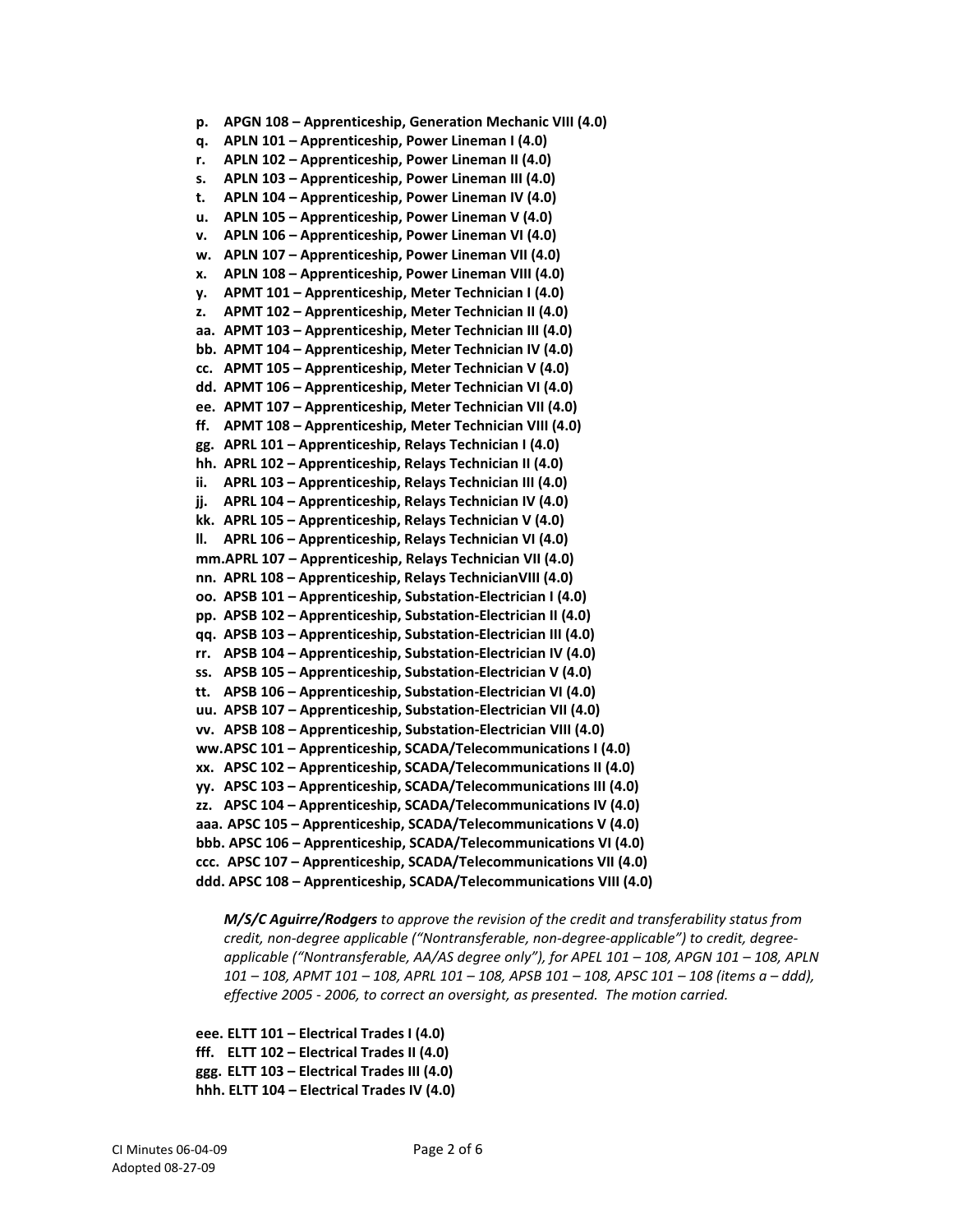*M/S/C Drury/Guinn to approve the revision of the credit and transferability status from credit, non-degree applicable ("Nontransferable, non-degree-applicable") to credit, degree-applicable ("Nontransferable, AA/AS degree only"), for ELTT 101 – 104, effective 2005 - 2006, to correct an oversight, as presented. The motion carried.*

# **B. Distance Education Courses – Addendum Documentation**

- **1. AJ/CSI 120 – Public Safety Communications (3.0)**
- **2. FIRE 100 – Fire Protection Organization (3.0)**
- **3. FIRE 101 – Fire Prevention Technology (3.0)**
- **4. FIRE 102 – Fire Protection Equipment and Systems (3.0)**
- **5. FIRE 103 – Building Construction for Fire Protection (3.0)**
- **6. FIRE 104 – Fire Behavior and Combustion (3.0)**
- **7. FIRE 108 – Fire and Emergency Services Safety and Survival (3.0)**

*M/S/C Aguirre/Drury to approve the Distance Education Addendum for AJ/CSI 120, FIRE 100, 101, 102, 103, 104, and 108, effective 2009 – 2010, to provide greater access and allow the inclusion of all modalities of learning, as presented. The motion carried.*

# **C. Majors and Certificates**

### **1. Deleted Majors and Certificates**

The committee agreed to add items e, f and g to the agenda and to take act action on the following items a – g under a consent agenda.

# **a. Electrical Wiring Technology Certificate**

*M/S/C Aguirre/Zhao to approve the deletion of the Electrical Wiring Technology Certificate from the credit programs, effective 2009 - 2010, as presented. The motion carried.*

# **b. Electronics Certificate**

*M/S/C Aguirre/Zhao to approve the deletion of the Electronics certificate from the credit programs, effective 2009 - 2010, as presented. The motion carried.*

### **c. Waste Water Technology Certificate**

*M/S/C Aguirre/Zhao to approve the deletion of the Waste Water Technology certificate from the credit programs, effective 2009 - 2010, as presented. The motion carried.*

# **d. Water Treatment Technology Certificate**

*M/S/C Aguirre/Zhao to approve the deletion of the Water Treatment Technology certificate from the credit programs, effective 2009 - 2010, as presented. The motion carried.*

# **e. Carpentry Construction Technology Certificate**

*M/S/C Aguirre/Zhao to approve the deletion of the Carpentry Construction Technology certificate from the credit programs, effective 2009 - 2010, as presented. The motion carried.*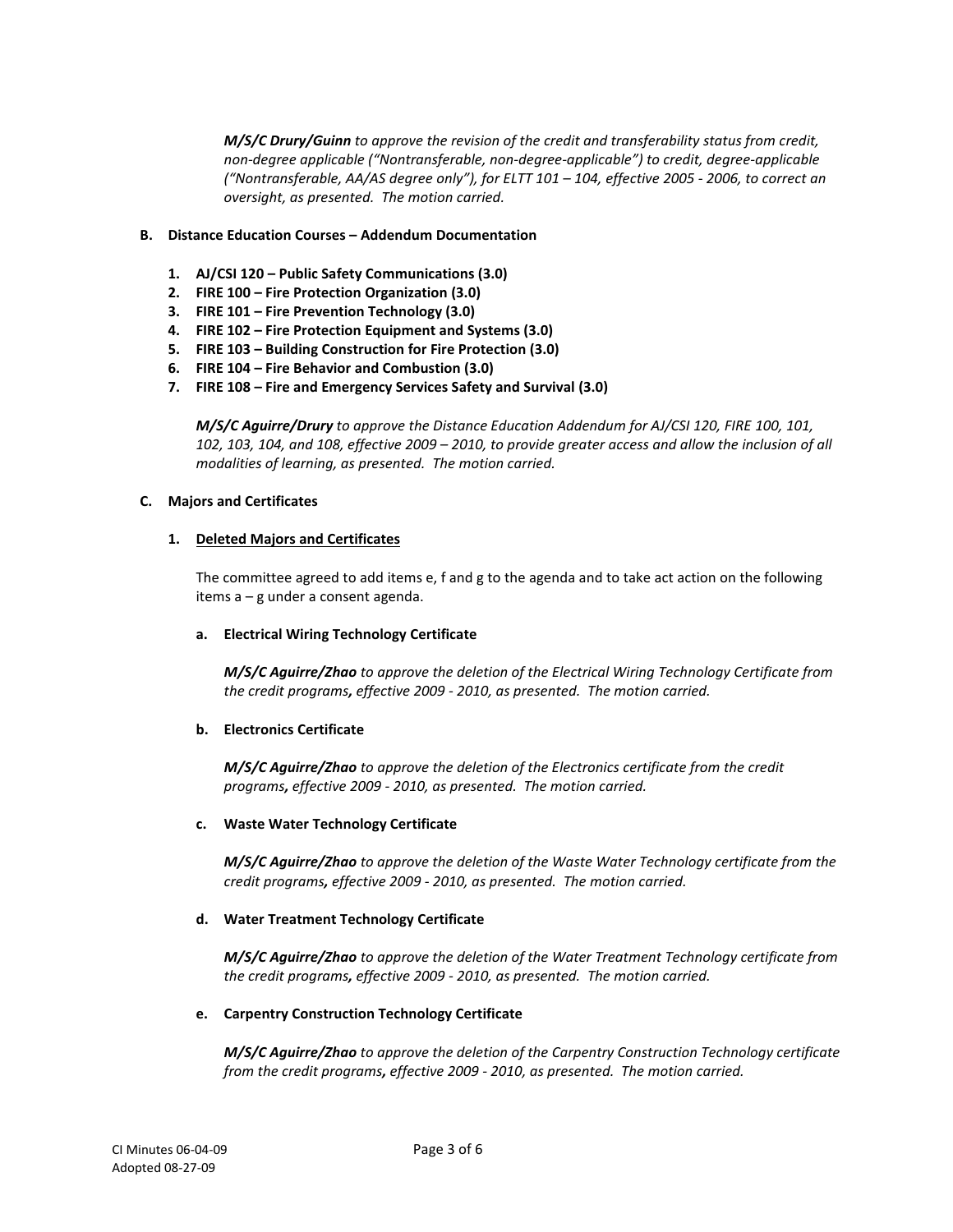# **f. Electrical Trades Certificate**

*M/S/C Aguirre/Zhao to approve the deletion of the Electrical Trades certificate from the credit programs, effective 2009 - 2010, as presented. The motion carried.*

### **g. Cement Mason Construction Technology Certificate**

*M/S/C Aguirre/Zhao to approve the deletion of the Cement Mason Construction Technology certificate from the credit programs, effective 2009 - 2010, as presented. The motion carried.*

Carol Lee provided a brief background on the status of the certificates, explaining that applications had been submitted to the Chancellor's Office for the Carpentry Construction Technology, Cement Mason Construction Technology and Electrical Trades certificates. Kathy reported that the Chancellor's Office had extended the deadline for submission of information it had requested for these certificates; the new deadline is the end of June. Kathy also reported that the college was notified, during a conference call with the Community College League of California regarding the budget, that IVC is being scrutinized because it is offering courses that aren't part of core (such as bowling); as a result, IVC's courses will be audited. To address this concern and in preparation of the audit, Kathy stated it will be necessary for the divisions to review its course offerings once again.

# **2. Revised Majors and Certificates**

The committee agreed to take action on the following items  $a - j$  under a consent agenda.

### **a. Business Accounting Technician Major and Certificate**

*M/S/C Rodgers/Guinn to approve the revision of the textual description for the Business Accounting Technician major and certificate, effective 2009 - 2010, as presented. The motion carried.*

# **b. Business Administrative Assistant Major and Certificate**

*M/S/C Rodgers/Guinn to approve the revision of the textual description for the Business Administrative Assistant major and certificate, effective 2009 - 2010, as presented. The motion carried.*

# **c. Business Administration Major**

*M/S/C Rodgers/Guinn to approve the revision of the textual description for the Business Administration major, effective 2009 - 2010, as presented. The motion carried.*

# **d. Business Financial Services Major and Certificate**

*M/S/C Rodgers/Guinn to approve the revision of the textual description for the Business Financial Services major and certificate, effective 2009 - 2010, as presented. The motion carried.*

### **e. Business Management Major and Certificate**

*M/S/C Rodgers/Guinn to approve the revision of the textual description for the Business Management major and certificate, effective 2009 - 2010, as presented. The motion carried.*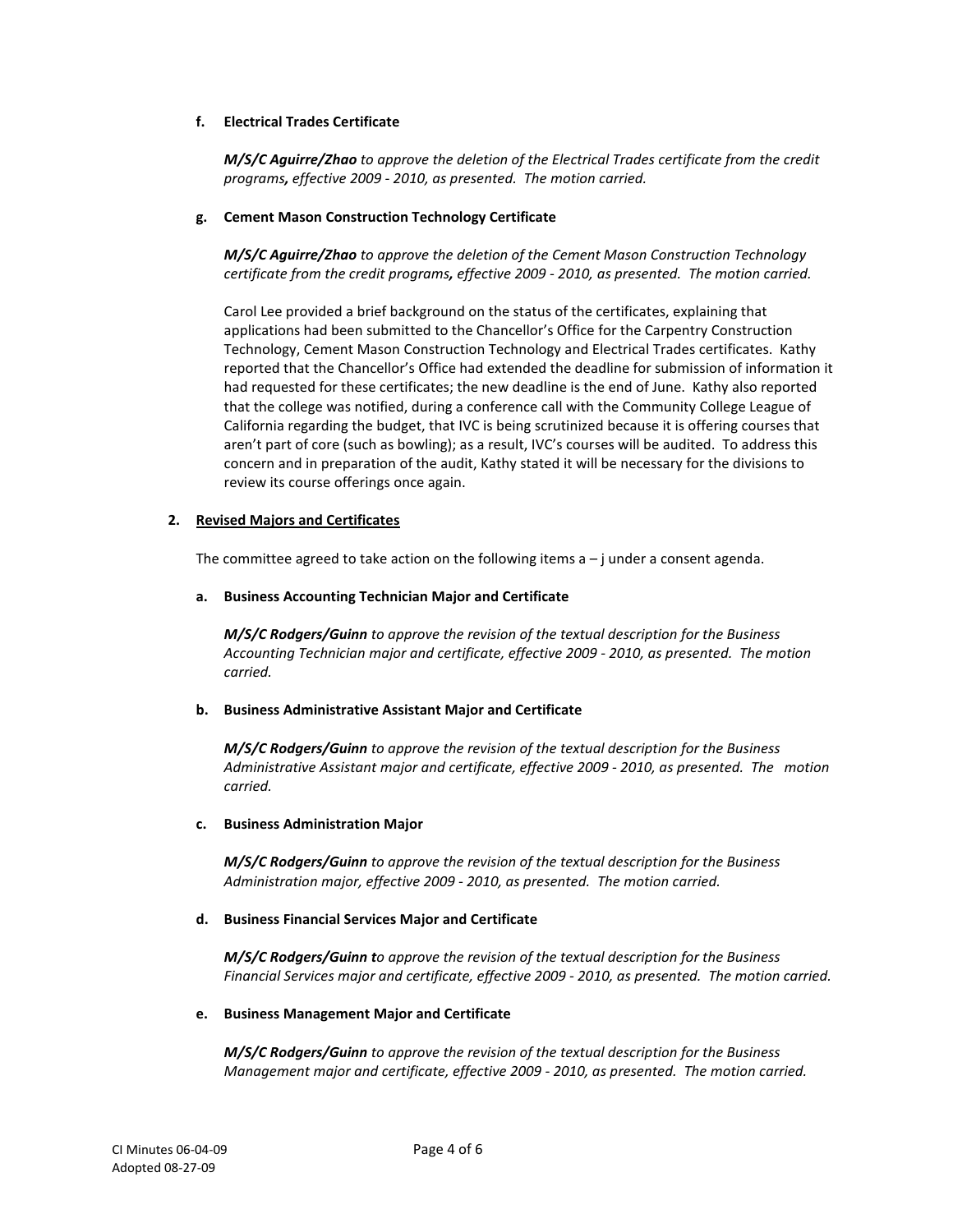# **f. Business Marketing Major and Certificate**

*M/S/C Rodgers/Guinn to approve the revision of the textual description for the Business Marketing major and certificate, effective 2009 - 2010, as presented. The motion carried.*

### **g. Business Office Technician Major and Certificate**

*M/S/C Rodgers/Guinn to approve the revision of the textual description for the Business Office Technician major and certificate, effective 2009 - 2010, as presented. The motion carried.*

### **h. Computer Information Systems Major and Certificate**

*M/S/C Rodgers/Guinn to approve the revision of the textual description for the Computer Information Systems major and certificate, effective 2009 - 2010, as presented. The motion carried.*

### **i. Legal Assistant Major and Certificate**

*M/S/C Rodgers/Guinn to approve the revision of the textual description for the Legal Assistant major and certificate, effective 2009 - 2010, as presented. The motion carried.*

### **j. Physical Education Major**

*M/S/C Rodgers/Guinn to approve the revision of the Physical Education Major to add PE 144 to the acceptable course selections under section II, effective 2009 - 2010, as presented. The motion carried.*

# **D. General Catalog (Textual, Major and Certificate Items)**

# **1. Graduation Requirements (2008 – 2009 General Catalog, pp. 32 – 34)**

*M/S/C Drury/Zhao to approve the revisions to the IVC Graduation Requirements, sections II – V (2008 – 2009 General Catalog, pp. 32 - 34), to reflect Curriculum and Instruction Committee actions and Title 5 mandates, effective 2009 – 2010, with corrections. The motion carried.*

# **2. Transfer Preparation, CSU – GE Breadth Requirements (2008 – 2009 General Catalog, pp. 34 – 36)**

*M/S/C Zhao/Berry to approve the revisions to the Transfer Preparation statement (2008 – 2009 General Catalog, pp. 34 - 36), including the Certification of California State University General Education Breadth Requirements (CSU GE-Breadth), to reflect CSU System title changes to general education areas, effective 2009 – 2010, as presented. The motion carried.*

# **3. Transfer Preparation – IGETC (2008 – 2009 General Catalog, pp. 36 – 38)**

*M/S/C Zhao/Guinn to approve the revisions to the Intersegmental General Education Transfer Curriculum section of the Transfer Preparation statement (2008 – 2009 General Catalog, pp. 36 - 38), to include new approvals by the CSU and UC Systems, effective 2009 – 2010, with corrections and amendments. The motion carried.*

In addition to recommending minor corrections, Kathie Westerfield noted that all general education requirements should be completed before IGETC is certified.